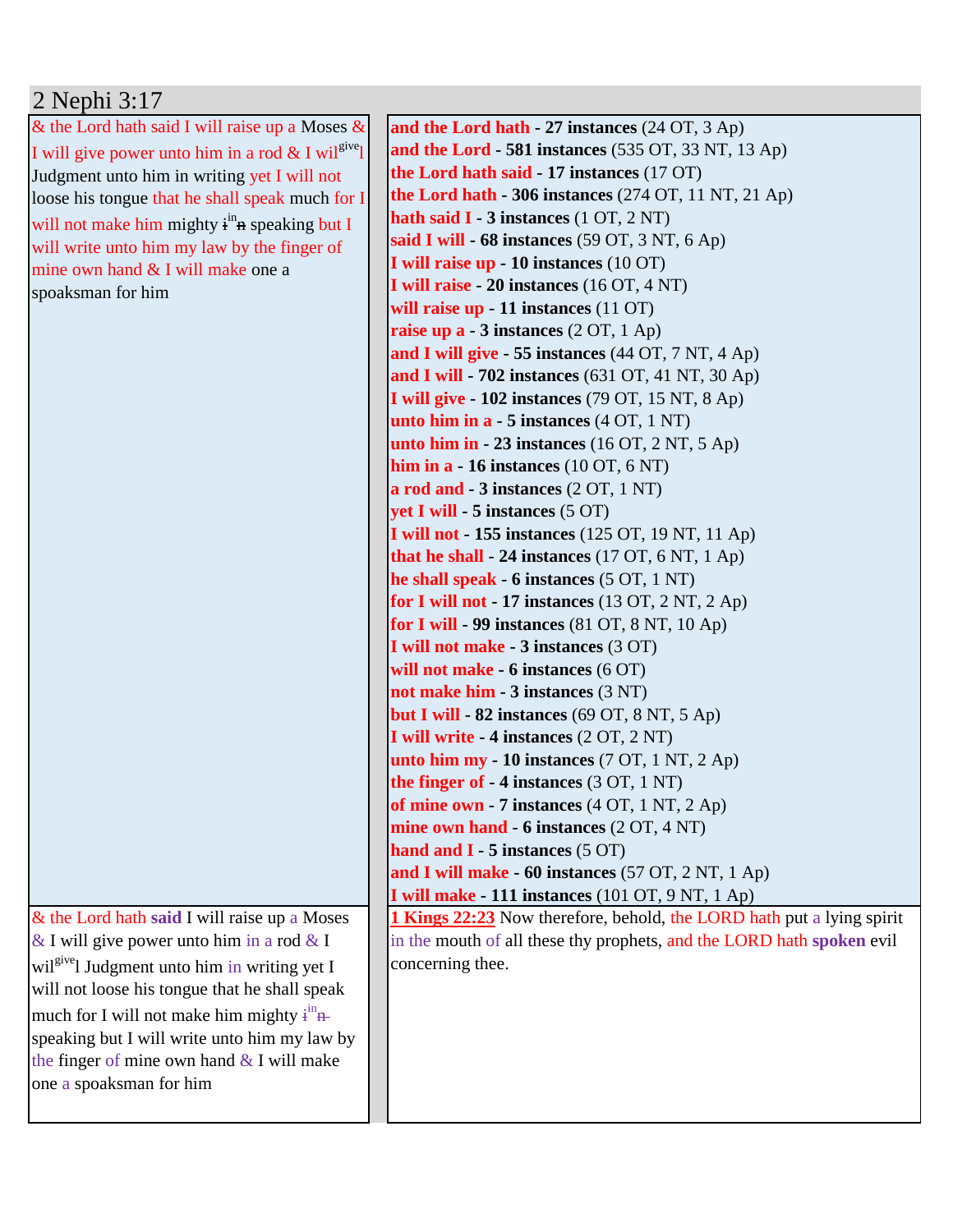| & the Lord hath said I will raise up a Moses<br>& I will give power unto him in a rod & I<br>wil <sup>give</sup> l Judgment unto him in writing yet I<br>will not loose his tongue that he shall speak<br>much for I will not make him mighty $\dot{f}^{\text{in}}$<br>speaking but I will write unto him my law by<br>the finger of mine own hand & I will make<br>one a spoaksman for him    | 2 Chronicles 18:22 Now therefore, behold, the LORD hath put a lying<br>spirit in the mouth of these thy prophets, and the LORD hath spoken evil<br>against thee.                                                                           |
|------------------------------------------------------------------------------------------------------------------------------------------------------------------------------------------------------------------------------------------------------------------------------------------------------------------------------------------------------------------------------------------------|--------------------------------------------------------------------------------------------------------------------------------------------------------------------------------------------------------------------------------------------|
| & the Lord hath said I will raise up a Moses<br>& I will give power unto him in a rod & I<br>wil <sup>give</sup> l Judgment unto him in writing yet I<br>will not loose his tongue that he shall speak<br>much for I will not make him mighty $\dot{f}^{\text{in}}$<br>speaking but I will write unto him my law by<br>the finger of mine own hand $&$ I will make<br>one a spoaksman for him  | <b>Numbers 14:35</b> I the LORD have said, I will surely do it unto all this<br>evil congregation, that are gathered together against me: in this<br>wilderness they shall be consumed, and there they shall die.                          |
| & the Lord hath said I will raise up a Moses<br>& I will give power unto him in a rod & I<br>wil <sup>give</sup> l Judgment unto him in writing yet I<br>will not loose his tongue that he shall speak<br>much for I will not make him mighty $\mathbf{i}^{\text{in}}$<br>speaking but I will write unto him my law by<br>the finger of mine own hand & I will make<br>one a spoaksman for him | Isaiah 1:2 Hear, O heavens, and give ear, O earth: for the LORD hath<br>spoken, I have nourished and brought up children, and they have<br>rebelled against me.                                                                            |
| & the Lord hath said I will raise up a Moses &<br>I will give power unto him in a rod & I wil <sup>give</sup> l<br>Judgment unto him in writing yet I will not<br>loose his tongue that he shall speak much for I<br>will not make him mighty $\dot{f}^{\text{in}}$ as speaking but I<br>will write unto him my law by the finger of<br>mine own hand & I will make one a<br>spoaksman for him | 2 Corinthians 6:16 And what agreement hath the temple of God with<br>idols? for ye are the temple of the living God; as God hath said, I will<br>dwell in them, and walk in them; and I will be their God, and they shall<br>be my people. |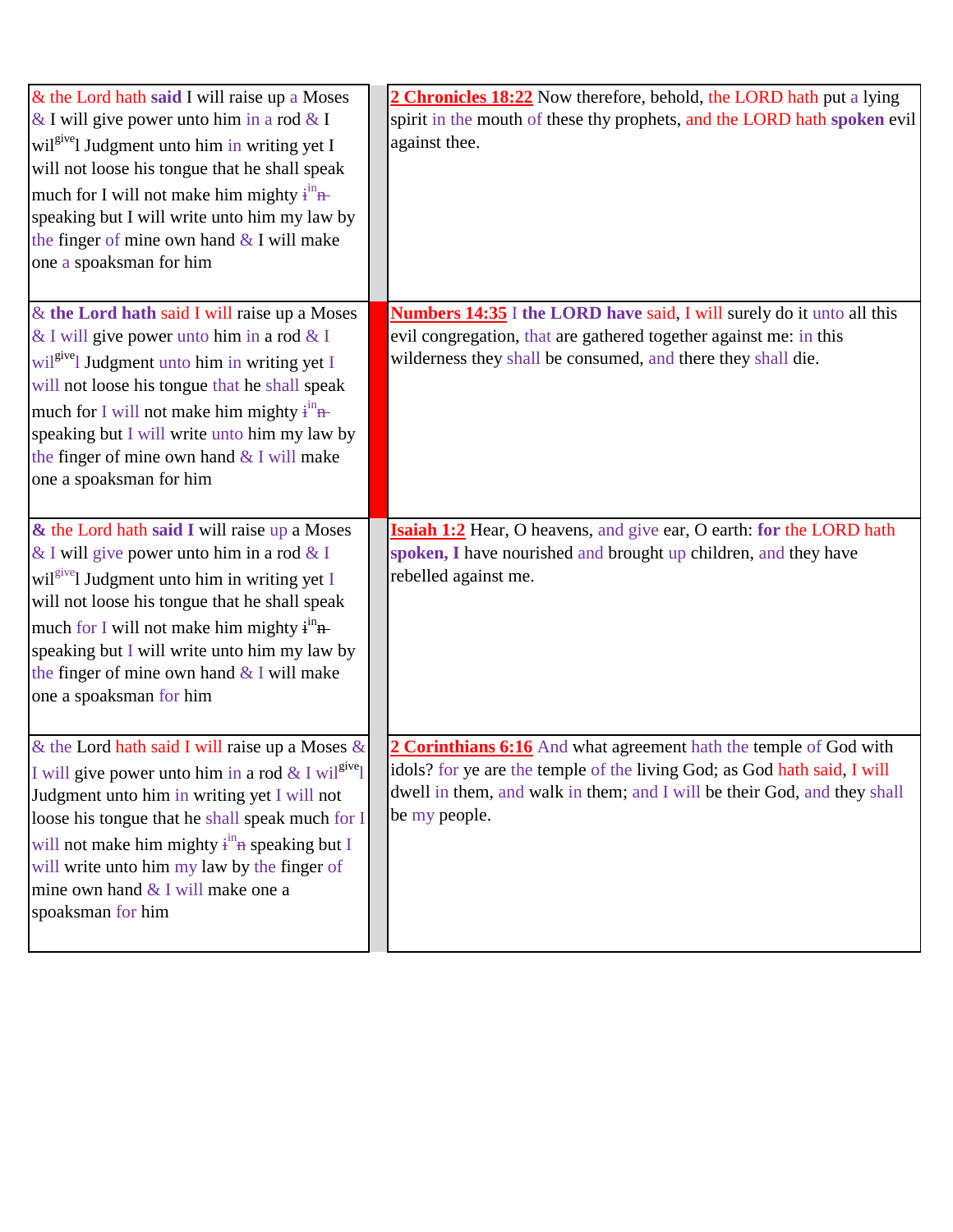| & the Lord hath said I will raise up a Moses &<br>I will give power unto him in a rod & I wil <sup>give</sup> l<br>Judgment unto him in writing yet I will not<br>loose his tongue that he shall speak much for I<br>will not make him mighty $\dot{f}^{\text{in}}$ as speaking but I<br>will write unto him my law by the finger of<br>mine own hand & I will make one a<br>spoaksman for him          | <b>Hebrews 13:5</b> Let your conversation be without covetousness; and be<br>content with such things as ye have: for he hath said, I will never leave<br>thee, nor forsake thee.                                                                                                                                                           |
|---------------------------------------------------------------------------------------------------------------------------------------------------------------------------------------------------------------------------------------------------------------------------------------------------------------------------------------------------------------------------------------------------------|---------------------------------------------------------------------------------------------------------------------------------------------------------------------------------------------------------------------------------------------------------------------------------------------------------------------------------------------|
| & the Lord hath said I will raise up a Moses &<br>I will give power unto him in a rod & I wil <sup>give</sup> l<br>Judgment unto him in writing yet I will not<br>loose his tongue that he shall speak much for I<br>will not make him mighty $\dot{f}^{\text{in}}$ as speaking but I<br>will write unto him my law by the finger of<br>mine own hand & I will make one a<br>spoaksman for him          | <b>Zechariah 11:16</b> For, lo, I will raise up a shepherd in the land, which<br>shall not visit those that be cut off, neither shall seek the young one, nor<br>heal that that is broken, nor feed that that standeth still: but he shall eat<br>the flesh of the fat, and tear their claws in pieces.                                     |
| & the Lord hath said I will raise up a Moses $\&$<br>I will give power unto him in a rod $&$ I wil <sup>give</sup> l<br>Judgment unto him in writing yet I will not<br>loose his tongue that he shall speak much for I<br>will not make him mighty i <sup>in</sup> <sub>n</sub> speaking but I<br>will write unto him my law by the finger of<br>mine own hand & I will make one a<br>spoaksman for him | Genesis 42:37 And Reuben spake unto his father, saying, Slay my two<br>sons, if I bring him not to thee: deliver him into my hand, and I will<br>bring him to thee again.                                                                                                                                                                   |
| & the Lord hath said I will raise up a Moses &<br>I will give power unto him in a rod $&$ I wil <sup>give</sup> l<br>Judgment unto him in writing yet I will not<br>loose his tongue that he shall speak much for I<br>will not make him mighty $\dot{f}^{\text{in}}$ as speaking but I<br>will write unto him my law by the finger of<br>mine own hand & I will make one a<br>spoaksman for him        | <b>1 Samuel 17:46</b> This day will the LORD deliver thee into mine hand;<br>and I will smite thee, and take thine head from thee; and I will give the<br>carcases of the host of the Philistines this day unto the fowls of the air,<br>and to the wild beasts of the earth; that all the earth may know that there<br>is a God in Israel. |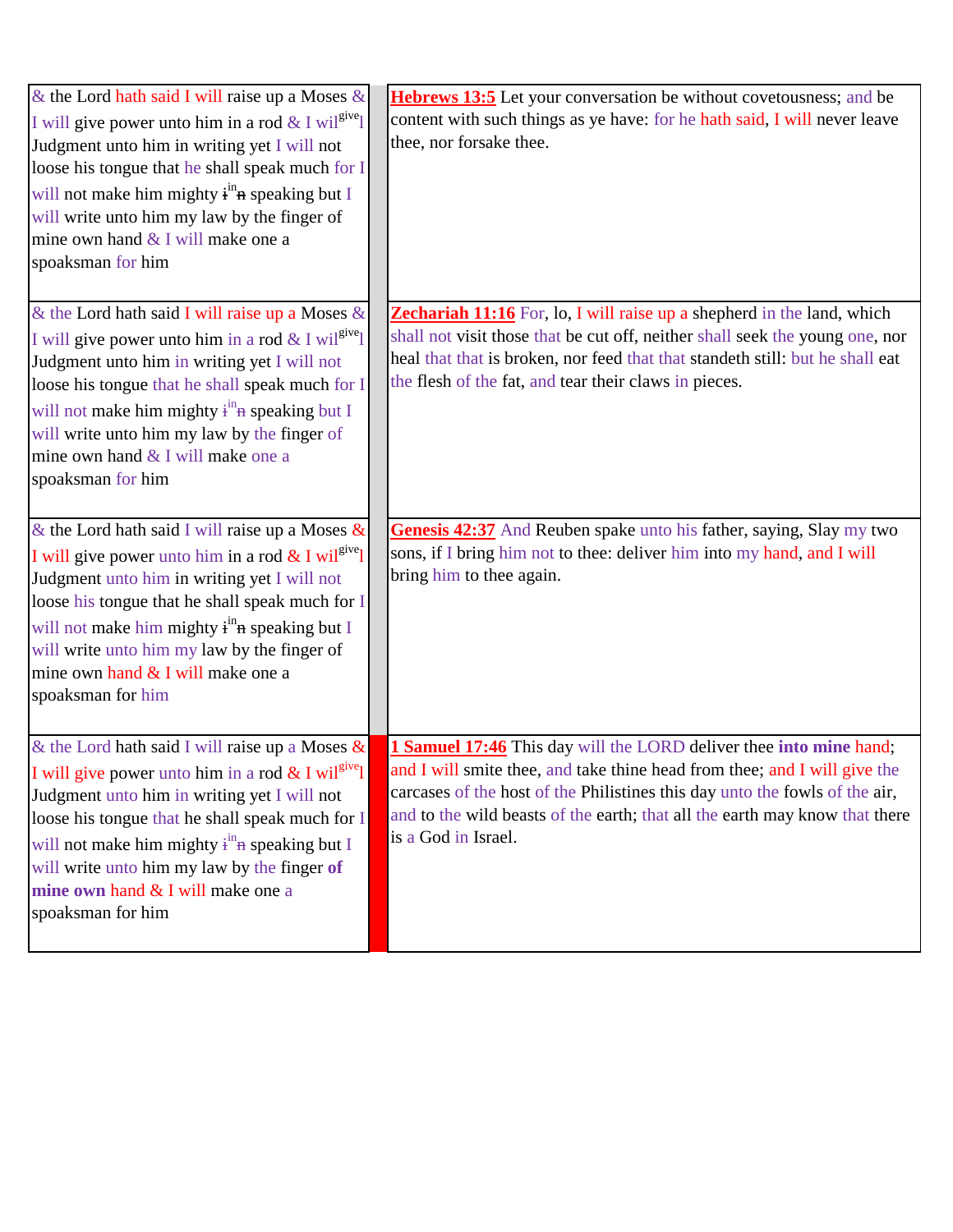| & the Lord hath said I will raise up a Moses $\&$<br>I will give power unto him in a rod & I wil <sup>give</sup> l<br>Judgment unto him in writing yet I will not<br>loose his tongue that he shall speak much for I<br>will not make him mighty $\frac{1}{1}$ <sup>in</sup> speaking but I<br>will write unto him my law by the finger of<br>mine own hand & I will make one a<br>spoaksman for him  | <b>Revelation 11:3</b> And I will give power unto my two witnesses, and they<br>shall prophesy a thousand two hundred and threescore days, clothed in<br>sackcloth. |
|-------------------------------------------------------------------------------------------------------------------------------------------------------------------------------------------------------------------------------------------------------------------------------------------------------------------------------------------------------------------------------------------------------|---------------------------------------------------------------------------------------------------------------------------------------------------------------------|
| & the Lord hath said I will raise up a Moses $\&$<br>I will give power unto him in a rod & I wil <sup>give</sup> l<br>Judgment unto him in writing yet I will not<br>loose his tongue that he shall speak much for I<br>will not make him mighty i <sup>in</sup> n speaking but I<br>will write unto him my law by the finger of<br>mine own hand $&$ I will make one a<br>spoaksman for him          | <b>Ezekiel 20:37</b> And I will cause you to pass under the rod, and I will<br>bring you into the bond of the covenant:                                             |
| & the Lord hath said I will raise up a Moses &<br>I will give power unto him in a rod & I wil <sup>give</sup> l<br>Judgment unto him in writing yet I will not<br>loose his tongue that he shall speak much for I<br>will not make him mighty $\dot{f}^{\text{in}}$ as speaking but I<br>will write unto him my law by the finger of<br>mine own hand $&$ I will make one a<br>spoaksman for him      | <b>Isaiah 28:6</b> And for a spirit of judgment to him that sitteth in judgment,<br>and for strength to them that turn the battle to the gate.                      |
| & the Lord hath said I will raise up a Moses $\&$<br>I will give power unto him in a rod & I wil <sup>give</sup> l<br>Judgment unto him in writing yet I will not<br>loose his tongue that he shall speak much for I<br>will not make him mighty i <sup>in</sup> <sub>n</sub> speaking but I<br>will write unto him my law by the finger of<br>mine own hand & I will make one a<br>spoaksman for him | <b>3 John 1:13</b> I had many things to write, but I will not with ink and pen<br>write unto thee:                                                                  |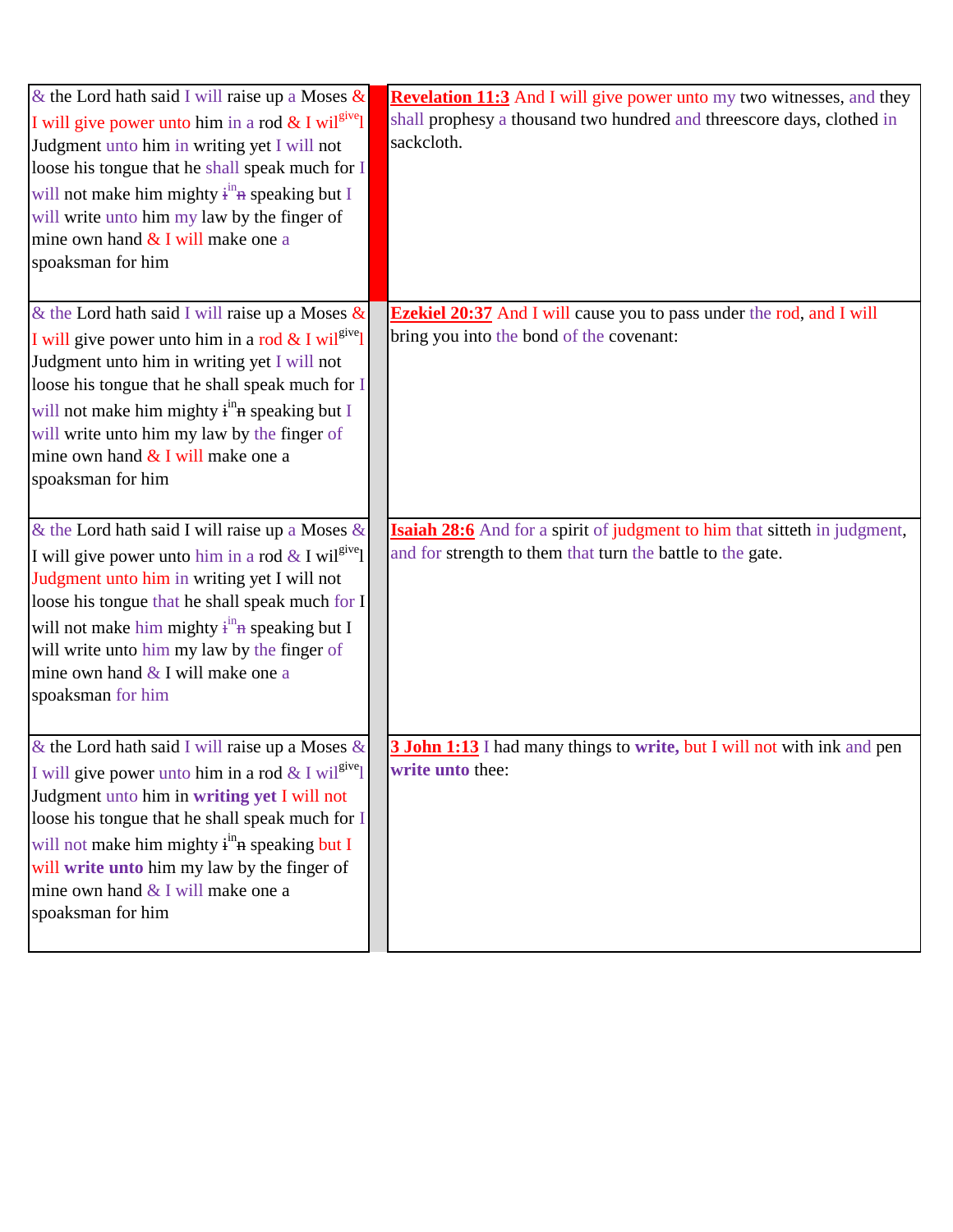| & the Lord hath said I will raise up a Moses $\&$<br>I will give power unto him in a rod & I wil <sup>give</sup> l<br>Judgment unto him in writing yet I will not<br>loose his tongue that he shall speak much for<br>I will not make him mighty $\dot{f}^{\text{in}}$ as speaking but I<br>will write unto him my law by the finger of<br>mine own hand & I will make one a<br>spoaksman for him | <b>Deuteronomy 18:19</b> And it shall come to pass, that whosoever will not<br>hearken unto my words which he shall speak in my name, I will require<br>it of him. |
|---------------------------------------------------------------------------------------------------------------------------------------------------------------------------------------------------------------------------------------------------------------------------------------------------------------------------------------------------------------------------------------------------|--------------------------------------------------------------------------------------------------------------------------------------------------------------------|
| & the Lord hath said I will raise up a Moses $\&$<br>I will give power unto him in a rod & I wil <sup>give</sup> l<br>Judgment unto him in writing yet I will not<br>loose his tongue that he shall speak much for I<br>will not make him mighty i <sup>in</sup> n speaking but I<br>will write unto him my law by the finger of<br>mine own hand $&$ I will make one a<br>spoaksman for him      | Matthew 12:16 And charged them that they should not make him<br>known:                                                                                             |
| & the Lord hath said I will raise up a Moses &<br>I will give power unto him in a rod & I wil <sup>give</sup> l<br>Judgment unto him in writing yet I will not<br>loose his tongue that he shall speak much for I<br>will not make him mighty $\dot{f}^{\text{in}}$ a speaking but I<br>will write unto him my law by the finger of<br>mine own hand $&$ I will make one a<br>spoaksman for him   | Mark 3:12 And he straitly charged them that they should not make him<br>known.                                                                                     |
| & the Lord hath said I will raise up a Moses $\&$<br>I will give power unto him in a rod & I wil <sup>give</sup> l<br>Judgment unto him in writing yet I will not<br>loose his tongue that he shall speak much for I<br>will not make him mighty $\dot{f}^{\text{in}}$ as speaking but I<br>will write unto him my law by the finger of<br>mine own hand & I will make one a<br>spoaksman for him | 1 Maccabees 10:24 I also will write unto them words of encouragement,<br>and promise them dignities and gifts, that I may have their aid.                          |